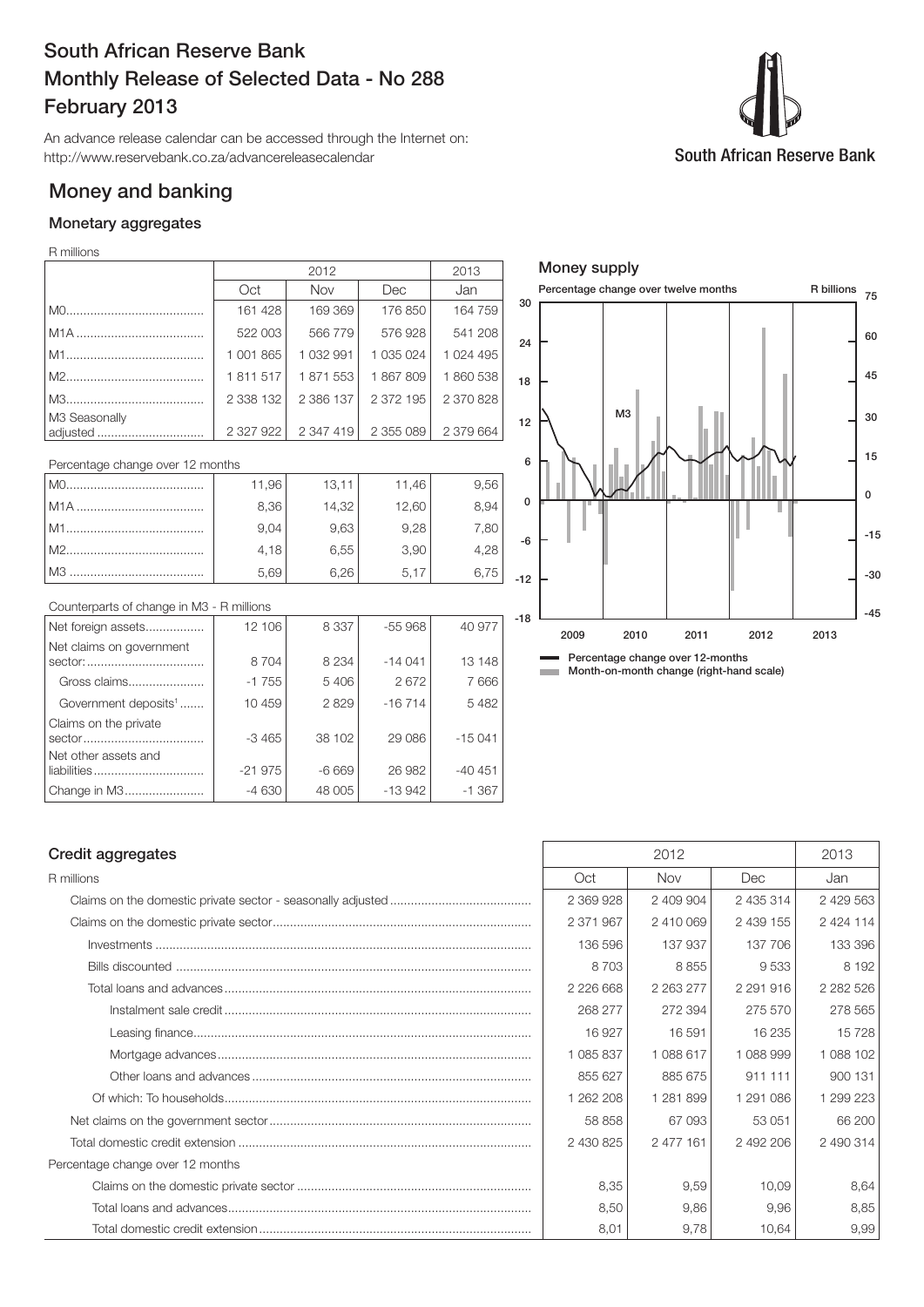| Money and banking (continued)<br>Banks and mutual banks (R millions)                   |                | 2012       |               |           |
|----------------------------------------------------------------------------------------|----------------|------------|---------------|-----------|
|                                                                                        |                | Nov        | Dec           | Jan       |
|                                                                                        | 2 455 832      | 2 501 528  | 2 502 156     | 2 491 399 |
|                                                                                        | 90 909         | 97 313     | 96 177        | 92 074    |
|                                                                                        | 2 546 741      | 2 598 841  | 2 598 333     | 2 583 474 |
|                                                                                        | 110 427        | 116 545    | 103 176       | 93 780    |
|                                                                                        | 2958568        | 3 040 408  | 3 0 21 7 61   | 3 009 062 |
|                                                                                        | 268 687        | 275 007    | 284 839       | 289 326   |
|                                                                                        | 63 119         | 62 674     | 61 188        | 63 980    |
|                                                                                        | 143 048        | 146 253    | 148 546       | 145 836   |
|                                                                                        | $\Omega$       | $\Omega$   | $\Omega$      | 0         |
|                                                                                        | 11 059         | 11 576     | 12 3 69       | 11 984    |
|                                                                                        | 2 198 151      | 2 233 915  | 2 2 6 1 8 3 8 | 2 253 217 |
|                                                                                        | 2 668 391      | 2 748 422  | 2726969       | 2728410   |
|                                                                                        | 57 998         | 59 201     | 60 753        | 62 015    |
|                                                                                        | 115 408        | 116830     | 116 438       | 123 369   |
|                                                                                        | 730 002        | 731 301    | 713 617       | 715 906   |
|                                                                                        | $\circ$        | $\circ$    | $\mathbf{0}$  | $\bigcap$ |
|                                                                                        | 3 593 175      | 3 686 108  | 3 649 198     | 3 648 178 |
| <b>Banks (R millions)</b>                                                              |                |            |               |           |
|                                                                                        | 155 101        | 157 470    | 157 748       |           |
|                                                                                        | 308 533        | 308 699    | 312827        |           |
|                                                                                        | 16489          | 17 699     | 20 5 27       | 17 147    |
| Land Bank (R millions)                                                                 |                |            |               |           |
|                                                                                        | 14 3 20        | 15 050     | 16 136        | 15 708    |
|                                                                                        | 25 103         | 25 932     | 26 843        | 26 152    |
| International economic data                                                            |                | 2012       |               | 2013      |
| Changes in gold and other foreign reserves (R millions)                                | Oct            | <b>Nov</b> | Dec           | Jan       |
|                                                                                        | 16 191         | 8528       | $-17165$      | 27 724    |
|                                                                                        | $\overline{2}$ | 1          | 12            | O         |
|                                                                                        | $-855$         | 1 0 5 9    | 145           | 2954      |
| Gross reserves of the SA Reserve Bank and open position in foreign<br>currency (US\$m) |                |            |               |           |

Gross reserves of the SA Reserve Bank19 ............................................................................ 50 678 50 813 50 735 51 227 International liquidity position of the SA Reserve Bank14 ....................................................... 48 626 48 431 47 948 48 130

In rand................................................................................................................................. 15 103,51 15 184,07 14 552,95 14 712,85 In US dollar.......................................................................................................................... 1 746,68 1 722,74 1 686,14 1 671,42

Net average daily turnover on the SA Foreign-exchange market (US\$m)  $\text{Total spot transactions}^{15}$   $\ldots$   $\ldots$   $\ldots$   $\ldots$   $\ldots$   $\ldots$   $\ldots$   $\ldots$   $\ldots$   $\ldots$   $\ldots$   $\ldots$   $\ldots$   $\ldots$   $\ldots$   $\ldots$   $\ldots$   $\ldots$   $\ldots$   $\ldots$   $\ldots$   $\ldots$   $\ldots$   $\ldots$   $\ldots$   $\ldots$   $\ldots$   $\ldots$   $\ldots$   $\ldots$   $\ldots$   $\ldots$   $\ldots$   $\ldots$   $\ld$ Total forward transactions15 ................................................................................................. 1 153 1 134 1 276 1 028 Total swap transactions15..................................................................................................... 10 408 9 566 10 049 10 249 Transactions in third currencies18 ......................................................................................... 4 838 4 063 3 661 4 223 Total transactions ................................................................................................................ 20 169 18 278 17 621 18 823 Exchange rates (averages) Effective exchange rate against the most important currencies (Index:  $2000=100$ <sup>16</sup>................ 62,65 62,03 62,73 62,73 61,79 Real effective exchange rate against the most important currencies (Index: 2000=100)2,16 ........................................................................................................... 98,81 98,51 100,05 - SA rand per US dollar.......................................................................................................... 8,6444 8,7944 8,6385 8,7857 SA rand per British pound ................................................................................................... 13,8997 14,0445 13,9409 14,0322 SA rand per euro ................................................................................................................. 11,2132 11,2860 11,3256 11,6813 SA rand per Japanese yen .................................................................................................. 0,1095 0,1087 0,1034 0,0988 Average daily fixing price of gold per fine ounce

 $\overline{2}$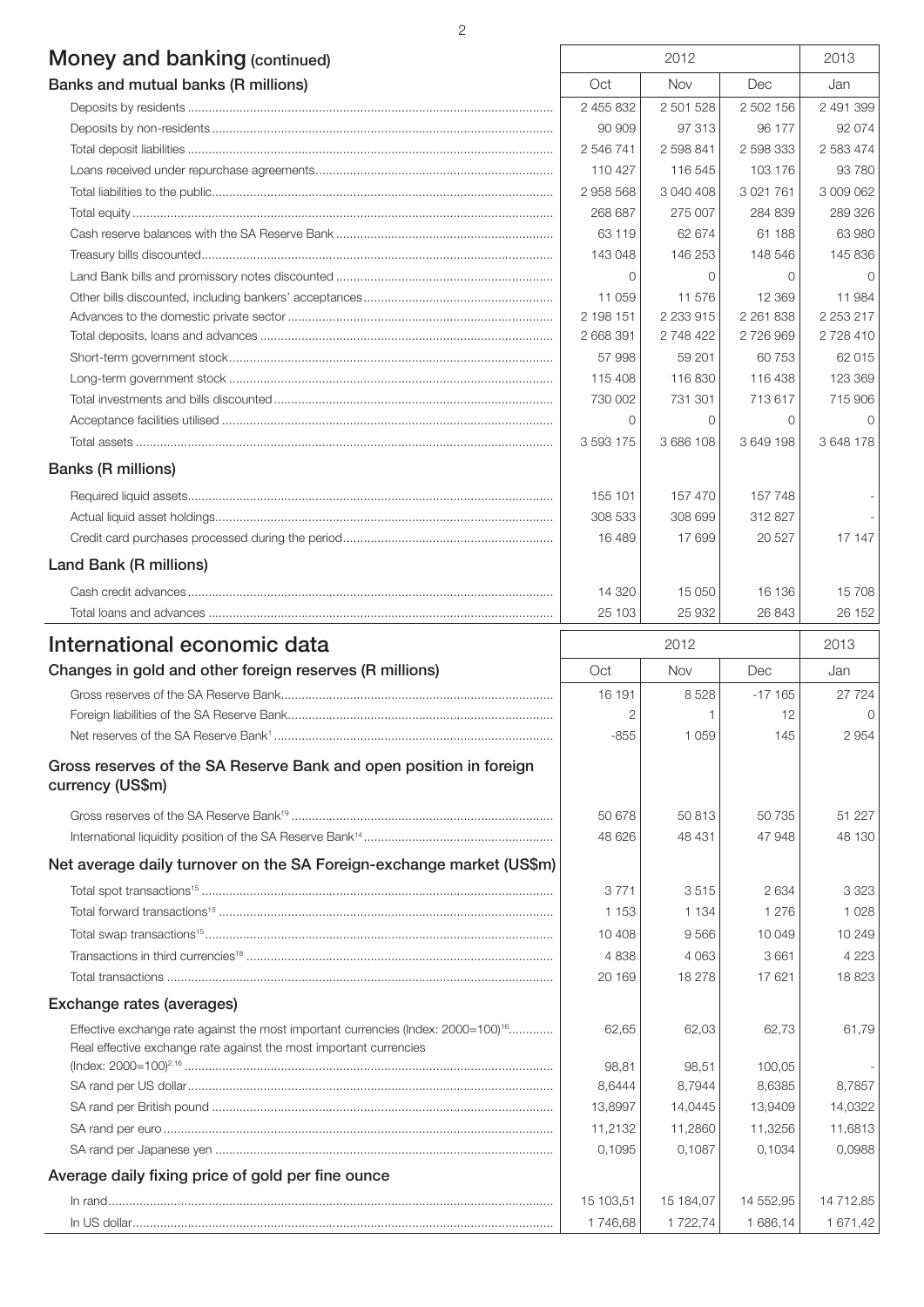| Capital market                                           |           | 2012       |            | 2013          |
|----------------------------------------------------------|-----------|------------|------------|---------------|
| Share market <sup>3</sup>                                | Oct       | Nov        | Dec        | Jan           |
|                                                          | 299 761   | 296 097    | 234 905    | 324 444       |
|                                                          | 5 2 7 3   | 5 3 5 4    | 3819       | 4881          |
|                                                          | 211       | 216        | 223        | 233           |
|                                                          | 2,8       | 2,7        | 2,7        | 2,6           |
| Non-resident transactions <sup>3</sup> (R millions)      |           |            |            |               |
|                                                          | $-6192$   | 1960       | 5 2 9 0    | 317           |
|                                                          | 3090      | 4 1 1 0    | 3 3 6 1    | 3525          |
|                                                          | $-3103$   | 6070       | 8651       | 3842          |
| <b>Fixed-interest securities market</b>                  |           |            |            |               |
|                                                          | 14 6 14   | 16 954     | 8612       |               |
|                                                          | 2 320 955 | 1933349    | 1 082 207  | 1764537       |
|                                                          | 2 582 866 | 2 152 251  | 1 201 642  | 2 0 2 1 1 3 9 |
|                                                          | 43 444    | 31 839     | 21 997     | 32 217        |
|                                                          | 7.7       | 7.6        | 7.4        | 7,3           |
| Equity derivative market - futures <sup>3</sup>          |           |            |            |               |
|                                                          | 177 391   | 191 545    | 124 776    | 158 096       |
|                                                          | 4 376 636 | 4896614    | 18 171 210 | 7 7 64 7 44   |
|                                                          | 245 084   | 273 301    | 596 589    | 255 751       |
|                                                          | 9 885 657 | 10 630 238 | 9886614    | 10 911 756    |
| National government finance                              |           | 2012       |            | 2013          |
| Statement of national revenue, expenditure and borrowing | Oct       | Nov        | Dec        | Jan           |
|                                                          | 46 595    | 53 096     | 102 063    | 46734         |
|                                                          | 74 669    | 86 754     | 80 822     | 71 317        |
|                                                          | $-28074$  | $-33659$   | 21 24 2    | $-24582$      |
|                                                          | $-209$    | -83        | $\Omega$   | $\Omega$      |
|                                                          | $-221$    | $-63$      | $-37$      | $-139$        |
|                                                          | 233       | 155        | 75         | 107           |
|                                                          | $-28271$  | $-33649$   | 21 280     | $-24614$      |

### National government financing of net borrowing requirement

| lational government financing of het borrowing requirement |        |         |           |         |
|------------------------------------------------------------|--------|---------|-----------|---------|
|                                                            | 4619   | 6751    | 4 3 3 9   | $-1025$ |
|                                                            | 15421  | 16 110  | 7 7 0 5   | 8376    |
|                                                            | $-937$ | $-158$  | $-48$     | $-343$  |
|                                                            | $-735$ | $-725'$ | $-1.963$  | $-1636$ |
|                                                            | 9903   | 11 672  | $-31.313$ | 19 242  |
|                                                            | 28 271 | 33 649  | $-21280$  | 24 614  |

| <b>Economic indicators</b> (seasonally adjusted) |       | 2012       |       | 2013  |
|--------------------------------------------------|-------|------------|-------|-------|
| <b>Sales</b>                                     | Oct   | <b>Nov</b> | Dec   | Jan   |
|                                                  | 124,2 | 128.0      | 126,2 |       |
|                                                  | 173.6 | 178,0      | 173,5 |       |
|                                                  | 112.1 | 113.4      | 114,5 |       |
|                                                  | 110,3 | 107,6      | 107.2 | 106,4 |
|                                                  | 93.5  | 96.4       | 89.2  | 104.2 |
| Volume of production <sup>10</sup>               |       |            |       |       |
|                                                  | 49.6  | 64.9       | 72.8  |       |
|                                                  | 92.7  | 103.3      | 102,8 |       |
|                                                  | 105.4 | 108.9      | 107.0 |       |
| Composite business cycle indicators              |       |            |       |       |
|                                                  | 130.4 | 131,6      | 131.7 |       |
|                                                  | 163.1 | 165.5      |       |       |
|                                                  | 105,3 | 106.2      |       |       |

Increase -, decrease +. 1 Increase -, decreas<br>
2 Preliminary figures.<br>
3 Source: JSE Limite<br>
4 Net cash receipts a

Source: JSE Limited.

4 Net cash receipts after repayment of redemptions. Internal funds excluded.<br>5 Monthly average.

5 Monthly average. 6 Actual number as at the last business day of the particular month. 7 Seasonally adjusted at an annual rate.

8 Deficit -, surplus +. 9 Excluding discount. 10 Source: Statistics South Africa. 11 Source: National Association of Automobile Manufacturers of SA.

12 Valuation adjustments transaction measures the relevant flow, after allowing for price changes due to exchange rate and gold.

13 Measures the relevant transaction flow after allowing for valuation adjustments due to exchange and gold price changes. 14 Up to end February 2004 referred to as the "Net open position in foreign currency of the Reserve Bank".

15 Transactions against the Rand.<br>16 The weighted-average exchange rate of the rand is calculated against fifteen currencies. The<br>weights of the five major currencies are in brackets: Euro (34,82), US dollar (14,88), Chine

17 Cost -, profit +. 18 Transactions in third currencies refers to transactions between any two currencies other than the

South African rand. 19 The gold reserves are valued at market price taken at 14:30 on each valuation date. 20 From May 2004 including RSA Government Retail Savings Bond. Including short-term loans from the CPD.